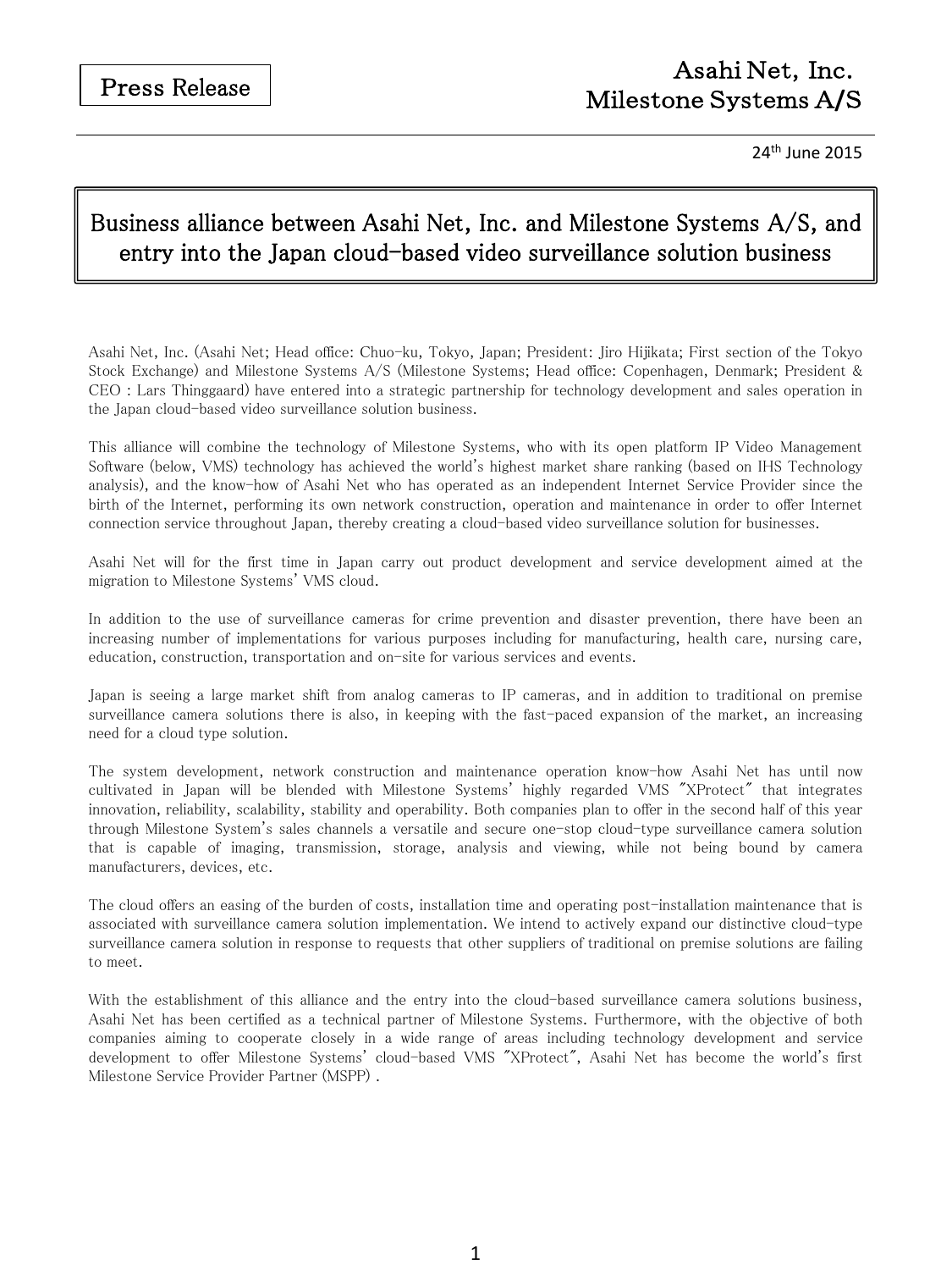# Service Features

#### 1. Reduction of costs including that for installation, post-installation maintenance, etc.

The purchase of servers and storage equipment, etc. is not required, and there is no need to make space to install equipment. Furthermore, as there is no requirement to maintain equipment after it has been installed, it is possible to eliminate the various factors that were acting as barriers to the implementation of surveillance cameras.

#### 2.High-quality, secure environment with a unique one-stop solution

The management of bandwidth and networks is recognized as being one of the most important factors for managing the large amount of data captured by cameras in the cloud. For a cloud-based surveillance camera solution, having Asahi Net as a communications company providing a stable communication environment will make starting with video of 5 Frames Per Second (FPS) to 10 FPS a reality. Moreover, using the network Asahi Net employs to provide its nationwide Internet connection service makes it possible for the data captured by cameras to be transmitted securely to Asahi Net's data center without it passing through the Internet. Asahi Net's national data centers will be the data storage points, and they are operated to the most stringent standards required of national communication carriers.\*1

#### 3.Multi-vendor capable flexibility and scalability

Milestone Systems' VMS "XProtect Corporate" proudly has the world's highest market share and integrates a multivendor solution. \*2

Depending on the intended purpose of use, more than 100 international and domestic camera manufacturers are supported, and the solutions handles small-scale use of one camera to large-scale use of thousands of cameras. In addition, an important feature of "XProtect Corporate" is its ability of being able to use legacy analog cameras that have already been installed.

#### 4.The convenience of cloud

Cloud makes it possible to have central management of all remote cameras on the network, no matter where the cameras are located. In addition, remote monitoring is possible regardless of whether the device is a tablet, smartphone or other device. Connecting mobile device cameras (like a smartphone) to the network is also possible and optimizes the available mobility making for new ways to use the surveillance camera solution.

#### 5.Collaboration with partners around the world

Milestone Systems' VMS is multi-vendor capable, including vendors not involved with cameras such as those providing access control systems and image analysis software, etc. This makes it is possible to connect with the systems of over 200 partners. A number of features and services are being provided overseas that are not currently available in Japan and so in the future we expect to become increasingly versatile and responsive to the needs of the market and our customers in Japan, and this may possibly include the offering of new technologies.\*3

- \*1 It is possible for differences depending on the camera model used and the installation environment.
- \*2 When using Asahi Net's ISP network environment.
- \*3 XProtect Corporate is at the high end of Milestone Systems's VMS "XProtect" service lineup of surveillance camera systems.